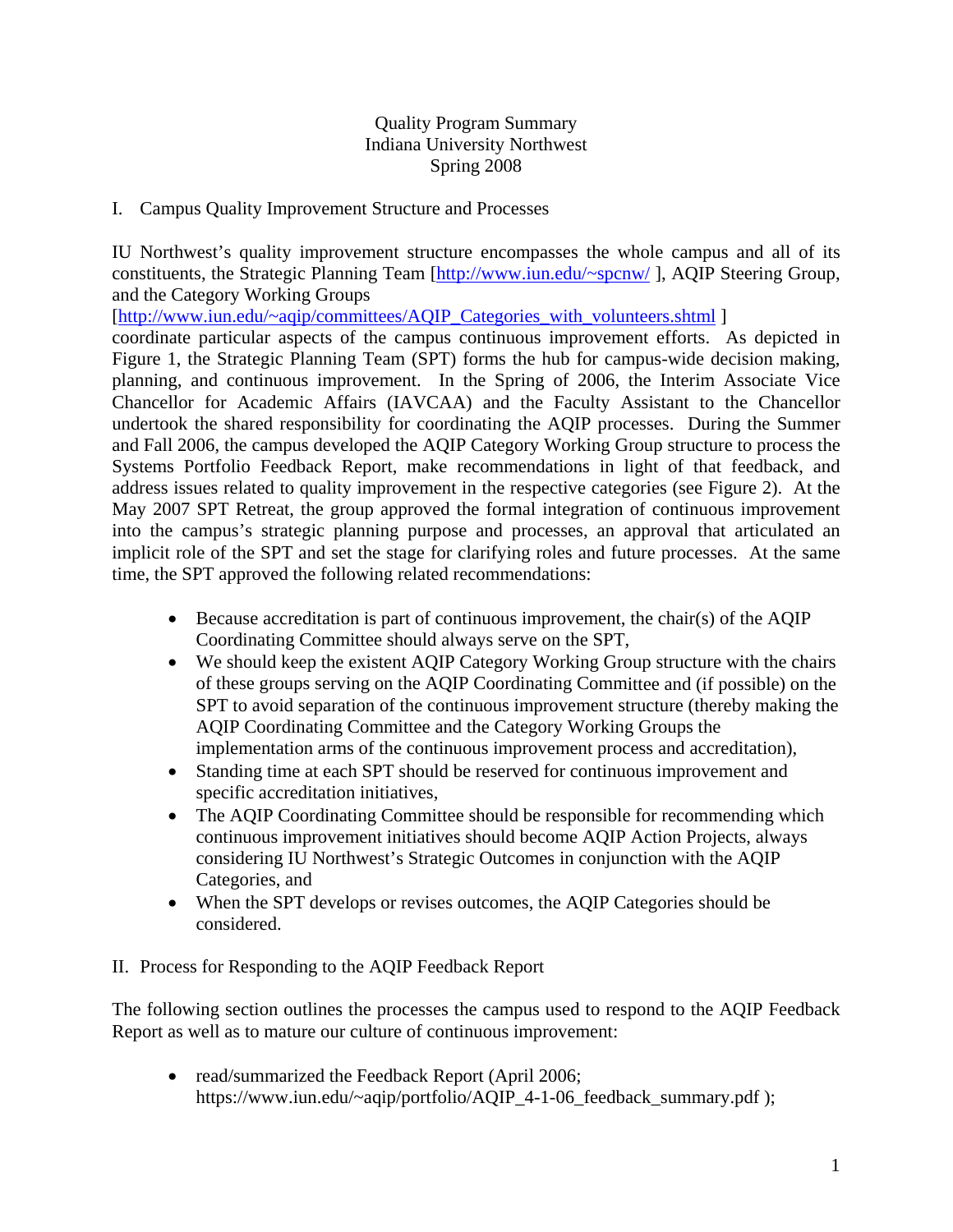- presented summary of the Feedback Report to and discussed potential response processes as well as necessary areas of focus for improvement with SPT in document and Powerpoint presentation format (Spring 2006);
- developed [AQIP/Quality Program website](http://www.iun.edu/%7Eaqip/) for the campus;
- retired and [developed](http://www.iun.edu/%7Eaqip/action_projects/) Action Projects based on the Feedback Report, [focusing on particular areas, enhancing current initiatives in light of feedback and so on; Co-Coordinators of AQIP process recommended actions and projects, and SPT observed its normal decision-making process (See the discussion of targeting improvement in section 2I1 of the updated Systems Portfolio; note: this updated 'living' Portfolio will be posted on our quality improvement page by February 1 ([www.iun.edu/~aqip](http://www.iun.edu/%7Eaqip))];
- formed [AQIP Steering Group & Category Working Groups](http://www.iun.edu/%7Eaqip/members/Structure_aqip_groups.pdf) (volunteers, mixed groups, etc.) and had each group treat the respective category (from Fall 2006 thru Fall 2007) [ a) read the Portfolio section and the related AQIP feedback, b) provide information and data that was not included in the original Portfolio (even though such information may have existed at the time it was produced), c) provide any information/data that has come into existence since the Portfolio was submitted, and d) make recommendations for action];
- prioritized the recommendations from the groups using the Accreditation and Strategic issues from Feedback Report and presented as proposal to SPT;
- prepared for and attended second Strategy Forum (AQIP Steering Group);
- focused on two (2) Categories and related two (2) Action Projects for each in developing our improvement campaigns for and subsequent to our second Strategy Forum (the categories and the projects all relate to important areas of our feedback), and constructed follow-up to Strategy Forum announcing the Campaigns and Action Projects;
- used the information from the Category Working Groups to revise the Portfolio into a 'living' portfolio and requested specific further information from various individuals across campus to update the information contained within the portfolio [note: this updated 'living' Portfolio will be posted on our quality improvement page by February 1 (www.iun.edu/ $\sim$ aqip)]; and
- presented progress  $\&$  received feedback from the SPT three times a year (February, May, November).

### III. Particular Attention to Issues Affecting Compliance with Accreditation Criteria and Strategic Issues

- A. Learning Assessment Results
	- 1. General Education Reform

[Original 2006 Action Project ( [http://www.iun.edu/~aqip/action\\_projects/AQIP\\_GenEd.pdf](http://www.iun.edu/%7Eaqip/action_projects/AQIP_GenEd.pdf) ); Revised 2007 Action Project ( [http://www.iun.edu/~aqip/action\\_projects/reviewed\\_2007\\_gened\\_acton\\_project.pdf](http://www.iun.edu/%7Eaqip/action_projects/reviewed_2007_gened_acton_project.pdf) )]:

Process: The Faculty Organization's General Education/Assessment Committee (comprised of representatives from units across the campus) has completed the bulk of the work on General Education at Indiana University Northwest. This is the faculty group primarily charged with curricular revision of this nature. At the same time, the Office of Academic Affairs has been involved in the reform, playing an advisory role as well as funding necessary faculty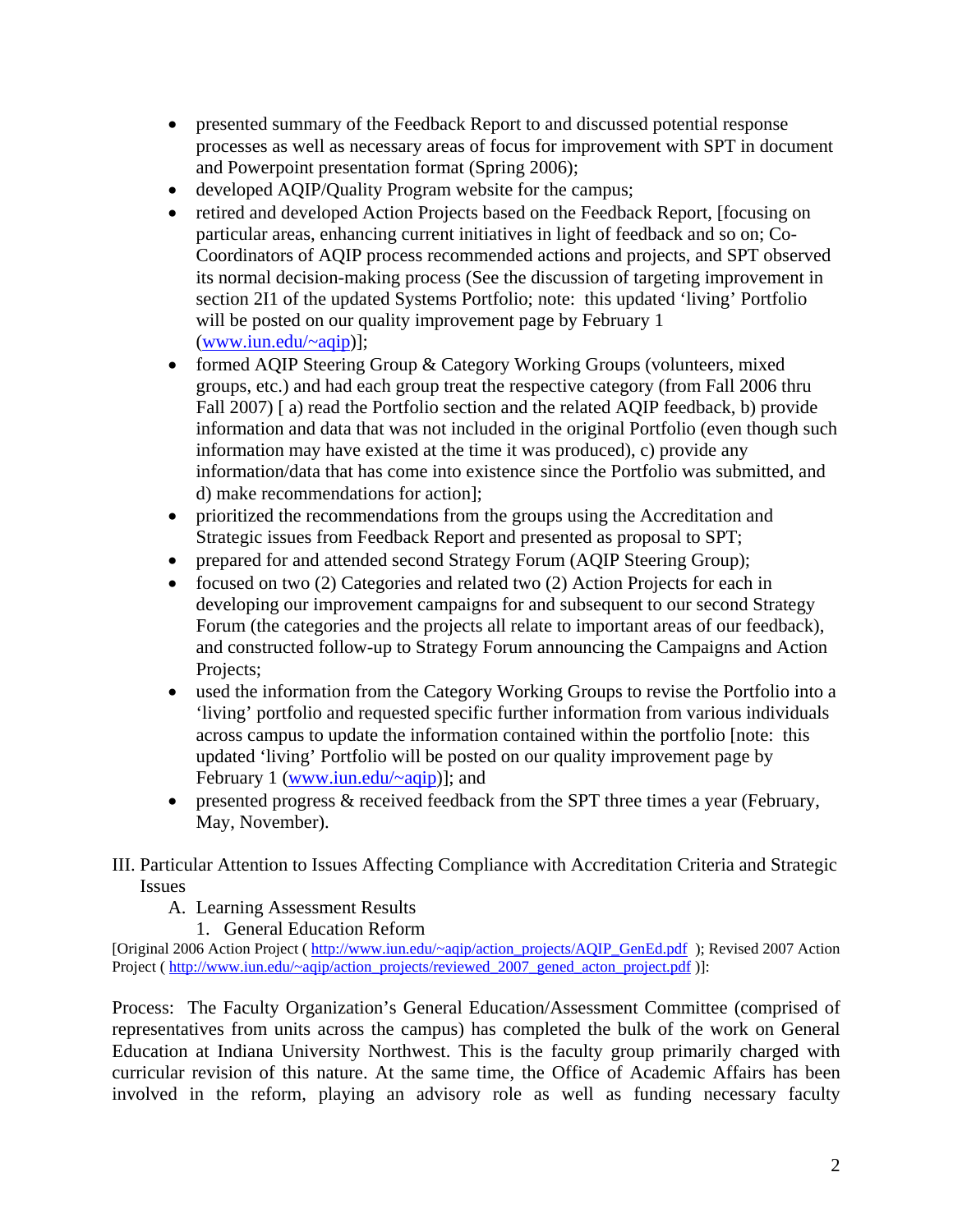development opportunities and facilitating the development of courses. The Dean of Arts and Sciences also has played an advisory role in this committee, and she has kept the issue of General Education reform and the specific progress of the committee on her Chairs' Council agenda throughout the year. On a broader scale, the campus is deeply committed to this reform effort, and this commitment is evidenced in Outcome 2 of our Strategic Plan, which focuses on general student learning outcomes and which acts as a frame to the more concrete articulation of those outcomes in the General Education Program. Outcome 2 reads: "All academic programs and relevant support programs have implemented teaching and learning experiences that ensure they will prepare their 2014 graduates for lifelong learning, ethical practices, developing successful careers, and effective citizenship." The Strategic Planning Team focused on General Education at its November 2005 and its August 2006 retreats.

- Phase One--Revise General Education Goals (Spring 2006; [http://www.iun.edu/~facorg/meeting06/IU%20Northwest%20%20General%20educat](http://www.iun.edu/%7Efacorg/meeting06/IU%20Northwest%20%20General%20education%20principles%20draft%202-24-06.doc) [ion%20principles%20draft%202-24-06.doc](http://www.iun.edu/%7Efacorg/meeting06/IU%20Northwest%20%20General%20education%20principles%20draft%202-24-06.doc) )
- Phase Two--Develop Outcomes, Learning Experiences and Assessments for Principle (Goal) #1 (Fall 2006) (see [Principle 1 Framework,](http://www.iun.edu/%7Efacorg/meeting06/Principle%201%20%20Framework%2010%2013%202006.doc) [Advanced Courses for Principle](http://www.iun.edu/%7Efacorg/meeting06/ADVANCED%20COURSES%20for%20PRINCIPLE%201%20domains%2010%2013%202006%20DRAFT.doc)  [1](http://www.iun.edu/%7Efacorg/meeting06/ADVANCED%20COURSES%20for%20PRINCIPLE%201%20domains%2010%2013%202006%20DRAFT.doc), [Additional Proposed Requirements for Foundation Coursework](http://www.iun.edu/%7Efacorg/meeting06/additional%20proposed%20requirements%20for%20foundation%20courses%2010%2013%202006%20.doc) ),
- Phase Three--Develop Outcomes, Learning Experiences and Assessments for Principle (Goal) #2 and #3 (Spring 2007—Spring 2008) (For Principle 2, see [Framework](http://www.iun.edu/%7Efacorg/meeting07/breadth_of_learning_3-30-2007.doc), [Breadth of Learning Framework 09/14/2007,](http://www.iun.edu/%7Efacorg/meeting07/Breadth%20of%20Learning%20FRAMEWORK%209-14-2007.doc) [Outcomes for Breadth of](http://www.iun.edu/%7Efacorg/meeting07/Outcomes%20for%20Breadth%20of%20Learning%20for%20IUN%209-14-07.doc)  [Learning](http://www.iun.edu/%7Efacorg/meeting07/Outcomes%20for%20Breadth%20of%20Learning%20for%20IUN%209-14-07.doc), [Breadth of Learning Framework 03/30/2007,](http://www.iun.edu/%7Efacorg/meeting07/breadth_of_learning_FRAMEWORK3-30-2007.doc) [Breadth of Learning](http://www.iun.edu/%7Efacorg/meeting07/BreadthLearningFrameworkResolution.doc)  [Framework](http://www.iun.edu/%7Efacorg/meeting07/BreadthLearningFrameworkResolution.doc), [OUTCOMES](http://www.iun.edu/%7Efacorg/meeting07/OutcomesBreadthLearningRes10-12-07.doc), [Outcomes for Breadth of Learning Resolution](http://www.iun.edu/%7Efacorg/meeting07/OutcomesBreadthLearninResol11-02-07_1_.doc), and [Amendments and Framework Resolution\)](http://www.iun.edu/%7Efacorg/meeting07/GeneralEdPrinciplesAmendFRAMEWORK11+02+2007RESOL.doc), and
- Phase Four: Develop Outcomes, Learning Experiences and Assessments for Principle (Goal) #4 and #5 (Fall 2008—Spring 2009).

As the reviewers can see, we are on target with our projected deadlines. The process is working as designed in the Action Projects, and the efforts of the General Education/Assessment Committee have achieved real results.

2. Student Learning Outcome Assessment

[Original 2006 Action Project ([http://www.iun.edu/~aqip/action\\_projects/AQIP\\_GenEd.pdf](http://www.iun.edu/%7Eaqip/action_projects/AQIP_GenEd.pdf) ); Revised 2007 Action Project [\(http://www.iun.edu/~aqip/action\\_projects/reviewed\\_2007\\_assess\\_action\\_project.pdf](http://www.iun.edu/%7Eaqip/action_projects/reviewed_2007_assess_action_project.pdf) )]

- Create a centralized assessment system to conduct descriptive analysis of current practices and policies (2007-09-01),
- Create a website to archive the data, analyses, and assessment documents related to student learning outcomes (2007-09-01),
- Collect current data from divisions (2007-12-31),
- Develop and implement direct and indirect measures of student learning outcomes, collecting and analyzing the data for these outcomes (ongoing; 2008-01-01 to 2009- 12-31 and beyond), and
- Develop processes that utilize the data for continuous improvement related to student learning outcomes (2009-12-31).

The outcome measures include the development of a centralized plan; the development of a webbased archive; the implementation of centralized data collection, analysis, and assessment of student learning outcomes; and the use of this assessment data to continuously improve our efforts to help students learn.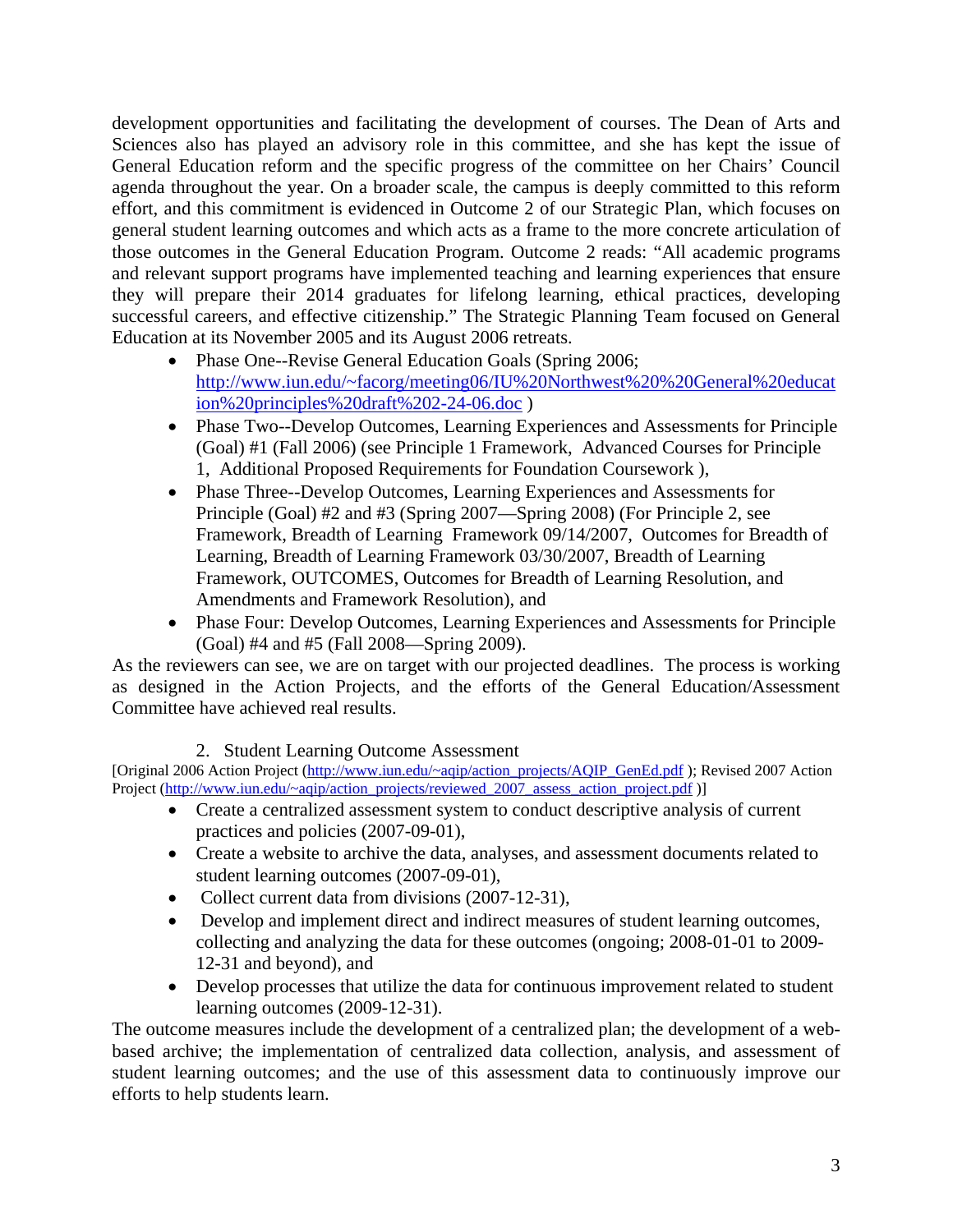Within the area of student learning outcome assessment, an SPT task force recommended that a) the campus create a position of Assessment Director or Coordinator reporting to the Vice Chancellor for Academic Affairs and b) implement a structure with a campus-wide Assessment Committee made up of unit assessment professionals, faculty, and staff. Within that structure, the task force also recognized the need for an individual responsible for assessment within the College of Arts and Sciences parallel to the faculty and staff currently responsible for assessment in the other academic units. The Cabinet has expressed its support for the task force recommendations, and the College of Arts and Sciences is in the process of filling this position, but the campus has not yet been able to address the need for such a campus-wide assessment coordinator. Because we recognized the need to move forward in a timely fashion to meet our student learning outcome assessment needs while the campus continues deliberation on its ability to fill this position, the Vice Chancellor commissioned a summer working group comprised of the co-coordinators of our campus AQIP efforts and the co-chairs of the General Education/Assessment Committee of the Faculty Organization to develop a campus assessment plan that included not only structure but also policies, procedures, templates, and data collection cycles. That group has completed a draft of an assessment plan that begins with the campus Mission, reports the current state of assessment on campus, delineates the roles and responsibilities from the Chancellor to the individual faculty member, develops the plan for General Education outcome assessment, and provides a template and data reporting cycles. The assessment plan also includes individual academic unit assessment plans, policies, processes, and reporting cycles. This final piece accomplishes our first step of providing a descriptive analysis of current policies and practices. The comprehensive plan also sets the stage for each successive step that we have outlined in the Action Project.

- B. Leadership & Succession Planning
	- 1. The Recommendations of the Category 5 Working Group (Leading and Communicating): The Working Group for Category 5 provided the following recommendations developed in two meetings in which the Working Group considered alternative ways to respond to the opportunities and outstanding opportunities delineated in the Feedback Report. Although the actions described below do not address individually each opportunity and outstanding opportunity, they do outline steps that the Category Working Group felt would move IU Northwest forward significantly with regard to Leading and Communicating.
- In order to address succession planning, IU Northwest should commit to developing and implementing a process to identify individuals interested in leadership/management positions and then to offering leadership/management training..
- To detail the process of decision making and communicate this broadly across the campus, IU Northwest should commit to completing process-mapping and to developing policy statements for significant campus procedures such as identifying positions for recruitment, strategic planning, budget planning designing new programs, program termination, salary increase allocations, etc.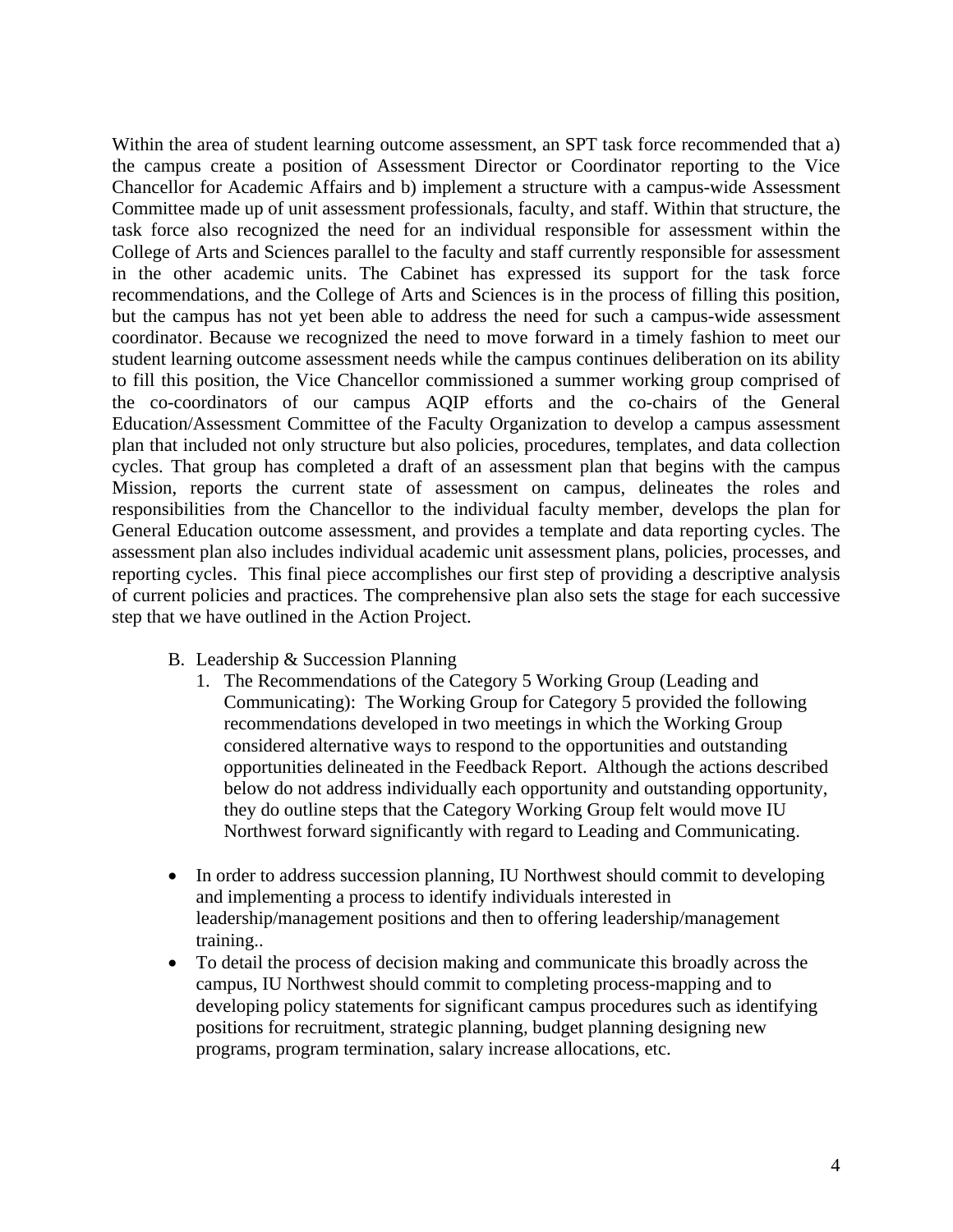• IU Northwest should commit to developing and consistently applying policies and procedures for the evaluation of Vice Chancellors, Deans, Directors and Department Chairs.

In addition to the steps listed above, the Working Group strongly recommended that, if the steps are adopted, the process for implementation be clearly communicated to the campus and that evaluation of the effectiveness of the steps be built into the overall assessment process of the University.

In response to the AQIP Steering Group request for prioritized action steps to accompany its recommendations, the Category 5 Working Group developed the proposed series of actions included below:

Action #1. In order to address succession planning, IU Northwest commits to developing and implementing a process to identify individuals interested in leadership/management positions and then to offering leadership/management training.

Steps to be carried out by Administration, Academic Affairs and Human Resources as appropriate.

- Survey faculty and staff and review records to determine who has attended leadership/management training in the last 5 years.
- Develop inventory of training programs and materials currently in use.
- Survey administrators to obtain their recommendations regarding what has worked for them in learning how to do their jobs.
- Identify existing programs to be used and programs to be developed.
- Recruit interested faculty and staff.
- Select existing training programs to be used and develop additional training and material as needed.
- Implement first round of training and assess effectiveness of training programs.
- Use assessment data to improve training and to assist in identifying training to be implemented in second round.
- Recruit second cohort
- Implement second round of training.

**Action #2.** To detail the process of decision making and communicate this broadly across the campus, IU Northwest commits to completing process-mapping and to developing policy statements for significant campus procedures such as identifying positions for recruitment, strategic planning, budget planning designing new programs, program termination, salary increase allocations, etc.

Steps to be carried out by Administration and Academic Affairs.

• Hold at least three workshops designed to provide an orientation to process-mapping and its potential benefit for our campus.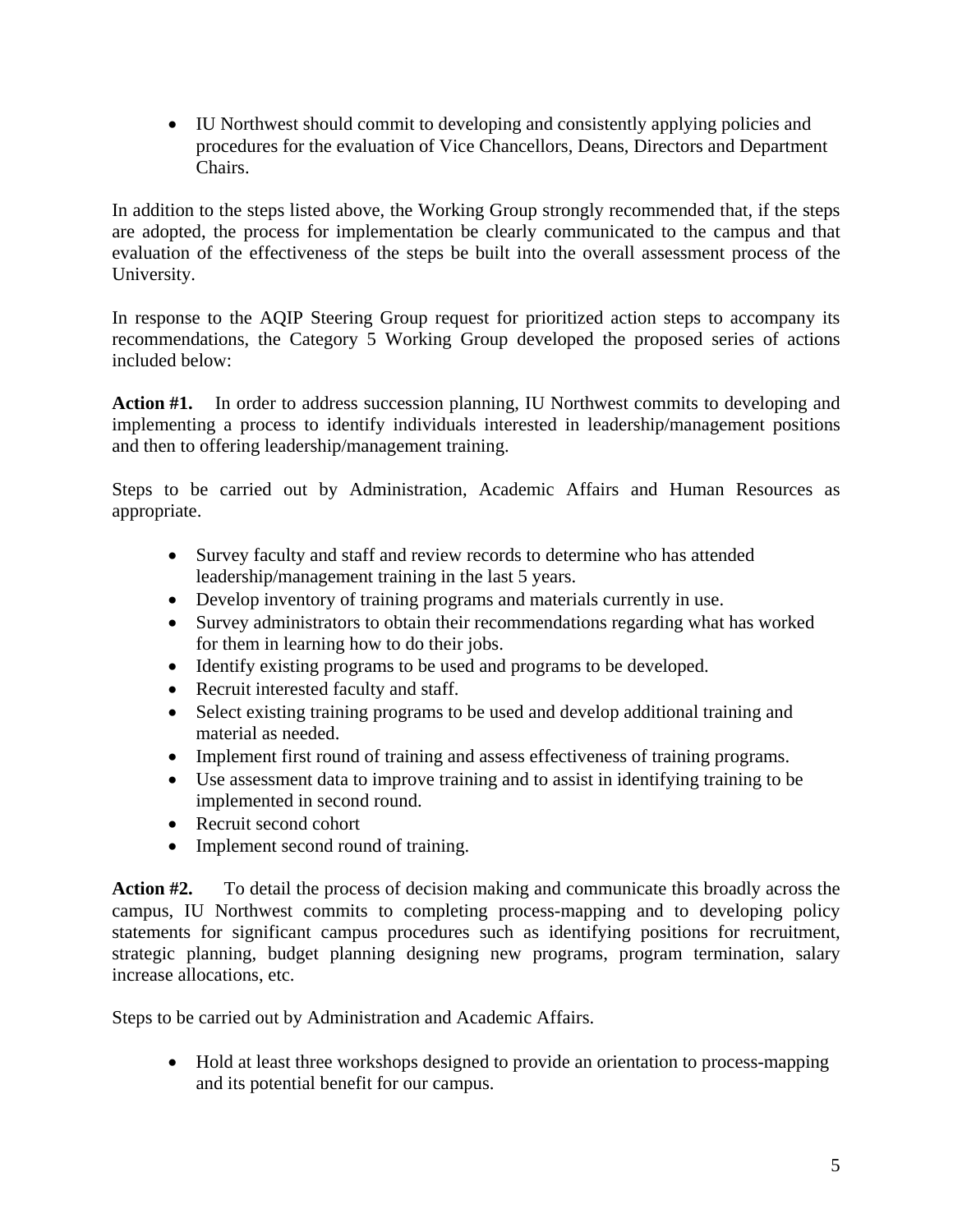- Identify three processes to be addressed in the initial round of process mapping. (Recommended processes: budget development; process for determining positions to be filled; process for evaluation of Vice Chancellors, Deans, Directors and Department Chairs.)
- Select and charge task forces to carry out process mapping and to coordinate the development of policy statements, as needed, for each process.
- Complete work of task forces and provide reports to Cabinet, Academic Deans Council and Faculty Organization.
- Assess effectiveness of process mapping work done by task forces and use data to improve process mapping as appropriate.
- Identify second round of processes to be addressed.
- Appoint task forces for second round.
- Begin second round of process mapping.

Action #3. IU Northwest commits to developing and consistently applying policies and procedures for the evaluation of Vice Chancellors, Deans, Directors and Department Chairs.

Steps to be carried out will be coordinated by the Chancellor's Cabinet.

- Develop an inventory of evaluation procedures in use at IU Northwest and an inventory of policies already in place.
- Obtain policy statements and descriptions of procedures in use at other IU regional campuses and at a sample of peer institutions.
- Chancellor works with Vice Chancellors to develop draft policies and procedures for Vice Chancellors.
- Vice Chancellors work with relevant Deans and Directors to develop draft policies and procedures for Deans and Directors.
- Deans to work with Chairs and other administrators as needed to develop draft policies and procedures for Chairs and other administrators.
- Cabinet reviews draft policies and procedures and develops changes as needed.
- Cabinet obtains comments/reactions to drafts from faculty, staff and administrators.
- Cabinet makes final revisions to policies and procedures and publicizes to campus.
- Evaluation procedures are initiated.

The Cabinet has been addressing these recommended actions, maintaining the intentions of the various pieces of the recommendation if not the exact order and specific approach delineated. For instance, the Cabinet has been working on the leadership development component of succession planning, and they have constructed a list of desired leadership skills and qualities. In addition, they are developing a policy and process for evaluation of vice chancellors. In terms of process mapping, Category Working Group 5 has mapped the process for filling academic positions.

> 2. Human Capital Plan: The HR Director is leading the development of a comprehensive Human Capital Plan to identify the current state of human capital on the IU Northwest campus and to begin planning for future needs (See the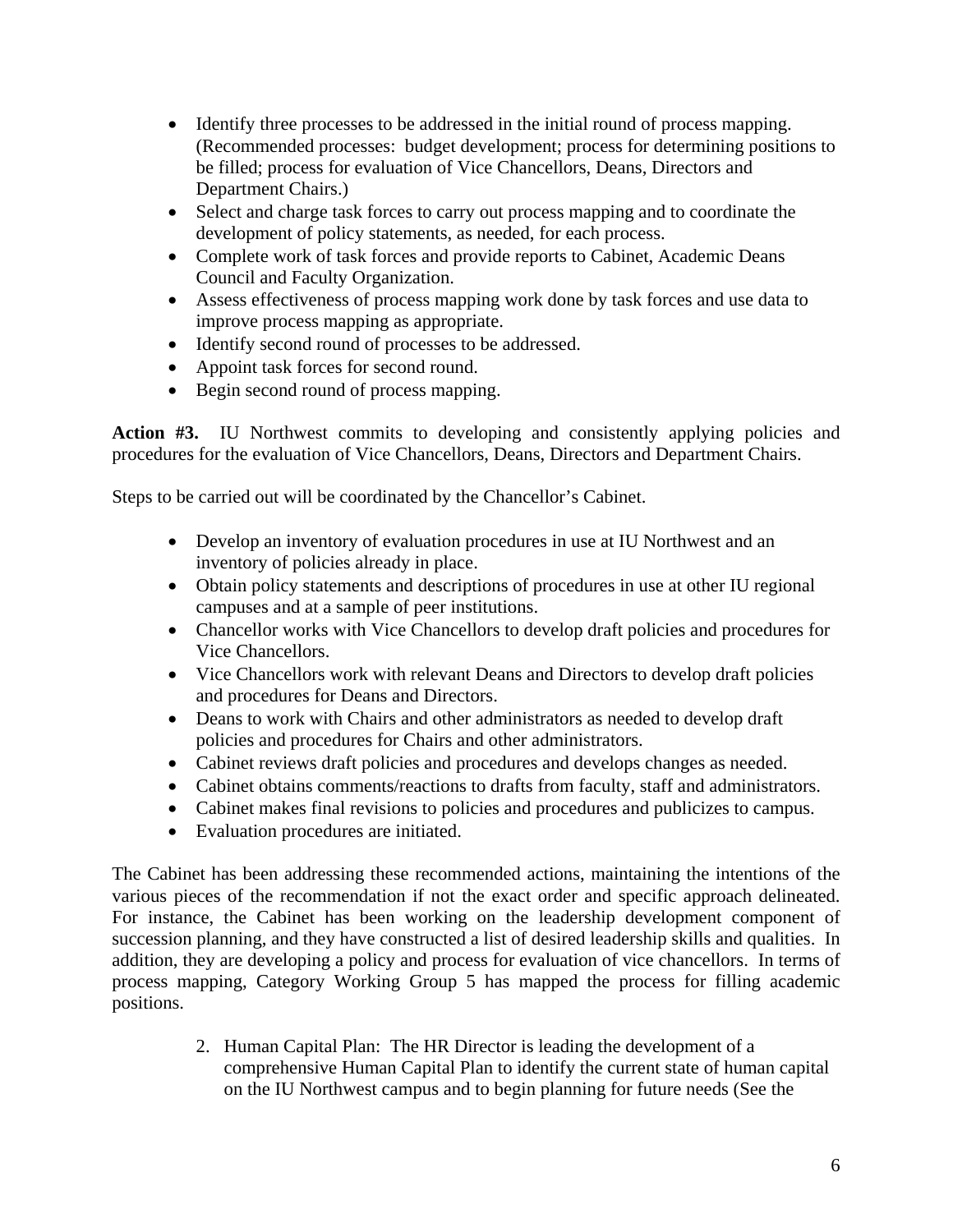Preamble, Principles, and Priorities for Human Capital Planning [[http://www.iun.edu/~spcnw/archive/2006/pdf/Human\\_Capital\\_Planning\\_Preamb](http://www.iun.edu/%7Espcnw/archive/2006/pdf/Human_Capital_Planning_Preamble_Principles_Priorities_6-06.pdf) [le\\_Principles\\_Priorities\\_6-06.pdf](http://www.iun.edu/%7Espcnw/archive/2006/pdf/Human_Capital_Planning_Preamble_Principles_Priorities_6-06.pdf) ]). A Human Capital plan is often looked upon as succession planning; the ability to react to changing conditions while identifying opportunities for improvement. Based on the need to look ahead due to natural procession, the next five (5) years will be a time for IU Northwest to consider major changes and growth. The RFP for developing the Human Capital Plan has been constructed, and it is under review by the Bloomington campus personnel.

- 3. The campus has effectively filled key executive leadership positions such as the Vice Chancellor for Academic Affairs, the Vice Chancellor Student Affairs, and the Director of the Library.
- 4. As noted in the above description of the Category 5 Working Group recommendations, the campus administration is supportive of administration, faculty, and staff development. In particular, administrators and faculty have completed the following training and development activities within the last two years: Faculty Assistant to the Chancellor, IULead, and Financial Officer Development. At the same time, the rotating Strategic Planning Team positions provide further development to individuals from all facets of campus life. Finally, the deans will be completing the Council for Advancement in Support of Education (CASE) "Development for Deans" training.
- C. Issues Affecting Institutional Strategies

After the AQIP co-coordinators provided an analysis of the Portfolio Feedback Report in relation to effectiveness, assessment, and continuous improvement at the February 2007 meeting of the SPT along with recommendations for action in response to that feedback, the SPT followed the central recommendation of this analysis and formed a new 2010 Outcome focusing on institutional effectiveness and continuous improvement: "IU Northwest systematically measures effectiveness in its organizational structures and processes, and uses data derived from these measures for continuous improvement."

1. Measuring Effectiveness

[See 2007 Action Project

[\(http://www.iun.edu/~aqip/action\\_projects/reviewed\\_2007\\_effective\\_action\\_project.pdf](http://www.iun.edu/%7Eaqip/action_projects/reviewed_2007_effective_action_project.pdf) )]:

- a. Phase I (complete by 12/31/2007) The project team will work with the university-wide Office of Reporting and Research at Indiana University-Bloomington to identify key measures of institutional effectiveness that will be used university-wide.
- b. Phase II (complete by 6/1/2008) The project team will work with the IU Northwest Strategic Planning Team to identify IU Northwest specific campus level key measures of institutional effectiveness.
- c. Phase III (Complete by 9/1/2008) The project team will define the process for gathering data for each university and campus key measure (when it is done, how it is done and who does it) and • provide training to all those individuals who will be involved in the process.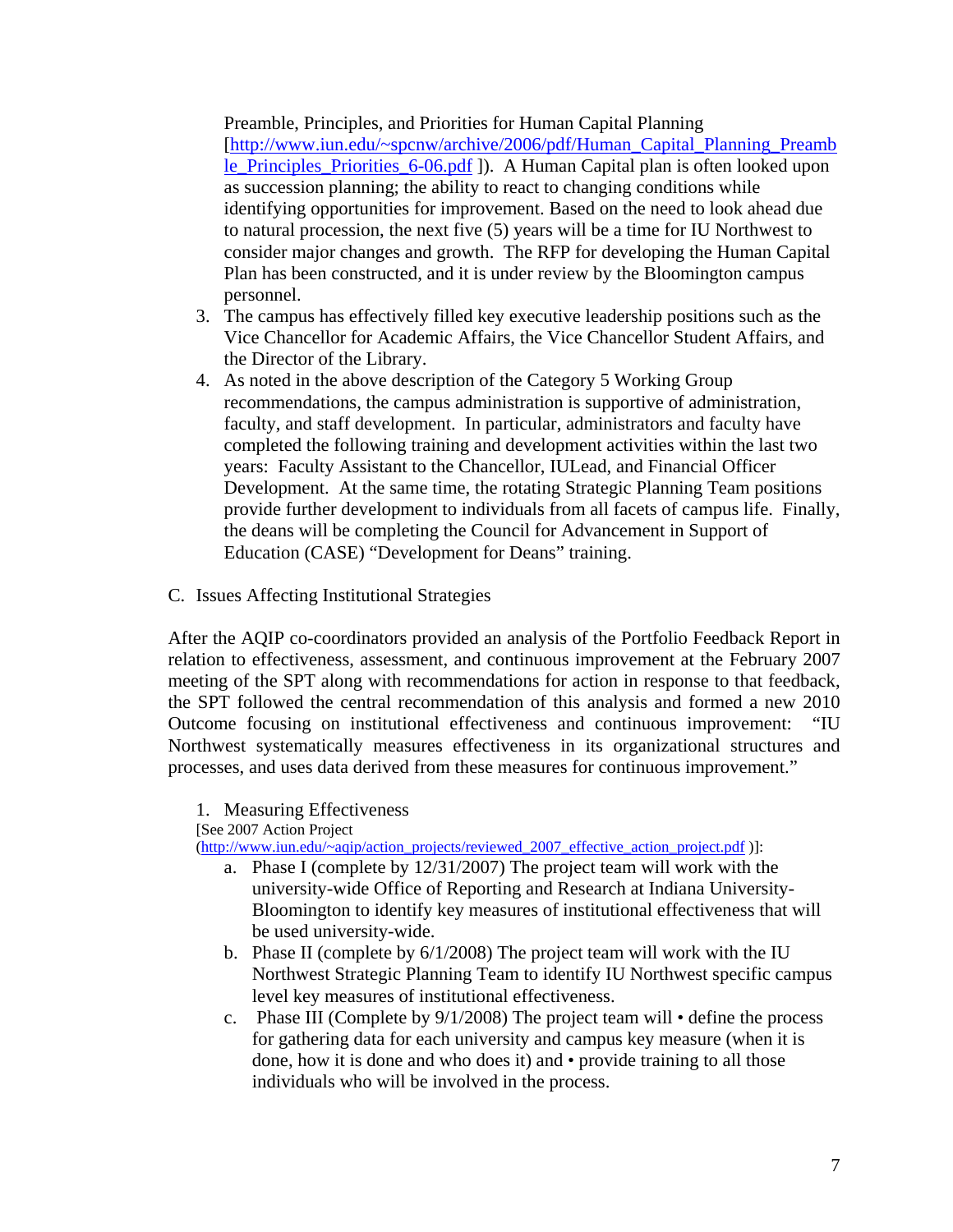- d. Phase IV (Complete by 5/1/2009) The project lead will coordinate the completion of • training, • data gathering, and • data submission.
- e. Phase V (Complete by 12/31/2009) The project team will determine who will analyze, publish, and distribute results and how they will do so; • determine which data is for internal vs. external audiences; and • ensure that analysis, publishing, and distribution of the first set of key measures are completed.
- f. Phase VI (Complete by 12/31/2009) The project team will recommend a process to the Strategic Planning Team for the on-going monitoring of the key measures of institutional effectiveness and action necessary in response to analysis of data collected from the measures.

### 2. Creating a Culture of Continuous Improvement

[See 2007 Action Project

[\(http://www.iun.edu/~aqip/action\\_projects/reviewed\\_2007\\_improvement\\_action\\_project.pdf](http://www.iun.edu/%7Eaqip/action_projects/reviewed_2007_improvement_action_project.pdf) )]

- a. Strategic Planning Team develops and approves a plan for its stated role in the continuous improvement process for the campus, better integrating AQIP with the current planning processes—2007-06-31;
- b. Analysis and revision of structures and processes related to continuous improvement for major administrative units—2007-12-31;
- c. Analysis and revision of structure and processes related to continuous improvement for the next unit level—2008-12-31;
- d. Analysis and revision of structure and processes related to continuous improvement for remaining units—2009-05-31;
- e. All units have implemented continuous improvement processes—2009-12-31;
- f. All units assess their continuous improvement processes-2010-05-31; and
- g. All units demonstrate that decisions are data driven—2010-12-31.
- 3. The campus hired a Director of Institutional Research  $\frac{http://www.ium.edu/~oir/)}$ In its first year, the Office of Institutional Research focused on supporting the campus strategic planning process, providing a key managerial report to our senior administrators, assisting academic affairs with efforts relating to continuous improvement and accreditation, chairing the campus facilities planning committee, and providing numerous faculty and staff with ad hoc reporting requests. Examples of the primary projects and work completed are:

#### **a. Strategic Planning**

- Acted as a key member of a committee that produced a campus S.W.O.T. analysis for enrollment. Provided most of the data used in the analysis as well as the final report.
- Worked closely with the HR Director to begin the planning process on Human Capital Planning, which was presented to the Strategic Planning Team.
- Assumed the lead position on a committee to develop key performance measures for the campus.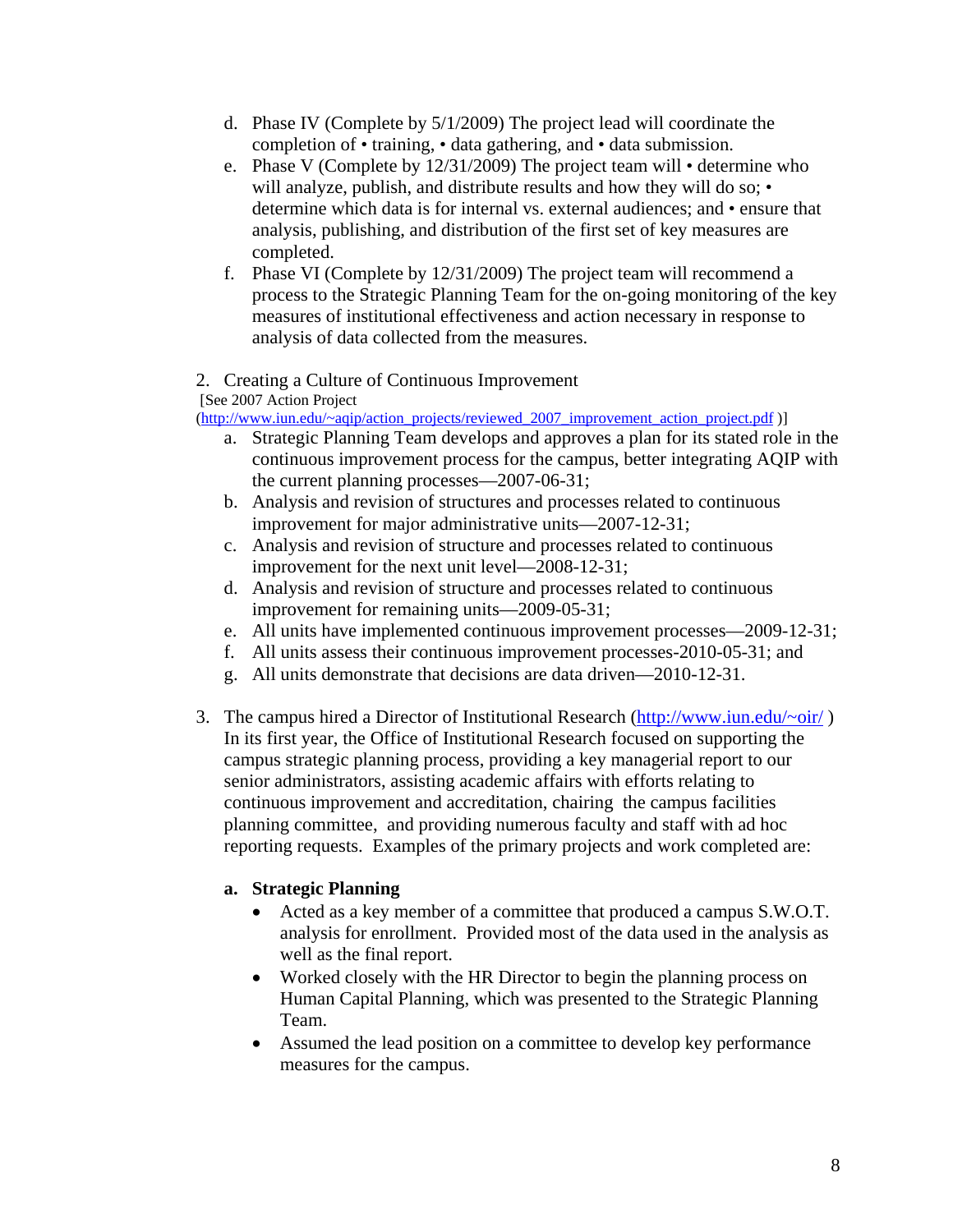### **b. Reporting for Senior Management**

- Completed the first comprehensive report on instructional costs and credit hour production by school and department.
- Assisted with campus surveys for the Chancellor and cabinet.
- Completed an analysis of students at an off-campus instructional site

#### **c. Academic Affairs**

• Provided support for the AQIP process; worked with NSSE data.

### **d. Facilities Planning**

- Served as the permanent chair of the Facilities Planning Committee which reviews and makes recommendations on all space requests and activities that impact our facilities.
- Developed a database to track all requests and final decisions made relating to requests.

### **e. Ad Hoc Reporting**

- Assisted faculty with data for grant proposals, internal management reports for schools / deans, enrollment reporting, etc.
- 4. In addition, the campus has begun a process for identifying key performance indicators. A team of 10 volunteers was formed with representation from across campus units. On August 14, 2007, the team met to review its charge. On September 12, 2007, the team met with Denise Sokol, an Institutional Research consultant, receiving a general overview of performance measures, reviewing university best practices, and agreeing on a process for proceeding. The team and consultant agreed that we would like to implement a campus Dashboard containing our campus Performance Measures. The team made the following initial decisions after discussion: We agreed to start small, we are recommending we adopt 3-5 dashboard categories with no more than 5 performance measures under each area, and Performance Measures and Dashboard must align with Strategic Planning Outcomes and three areas of focus / excellence. Next, from September – October 2007, committee members solicited input from schools and campus units on what they would rate as their top 3-5 dashboard categories for the campus. On October 25, 2007, the team held a  $\frac{1}{2}$  day retreat in which they reviewed the following information: 2010 Strategic Outcomes, two national higher education accountability initiatives intended to provide data to the public (Voluntary System of Accountability and Recommendations on Data Collection by the Association of American Universities), and Sample Dashboards from other universities. At this retreat, they reviewed information gathered from the major campus units. The Feedback contained very strong agreement across all units on which dashboard categories are critical. The team is recommending we implement three dashboard categories in Phase I: Finances, Admissions / Enrollment, and Student Outcomes**.** After we implement and begin using the first three sets of performance measures / dashboard categories, the team recommended adding a fourth: Academic Excellence. The team also discussed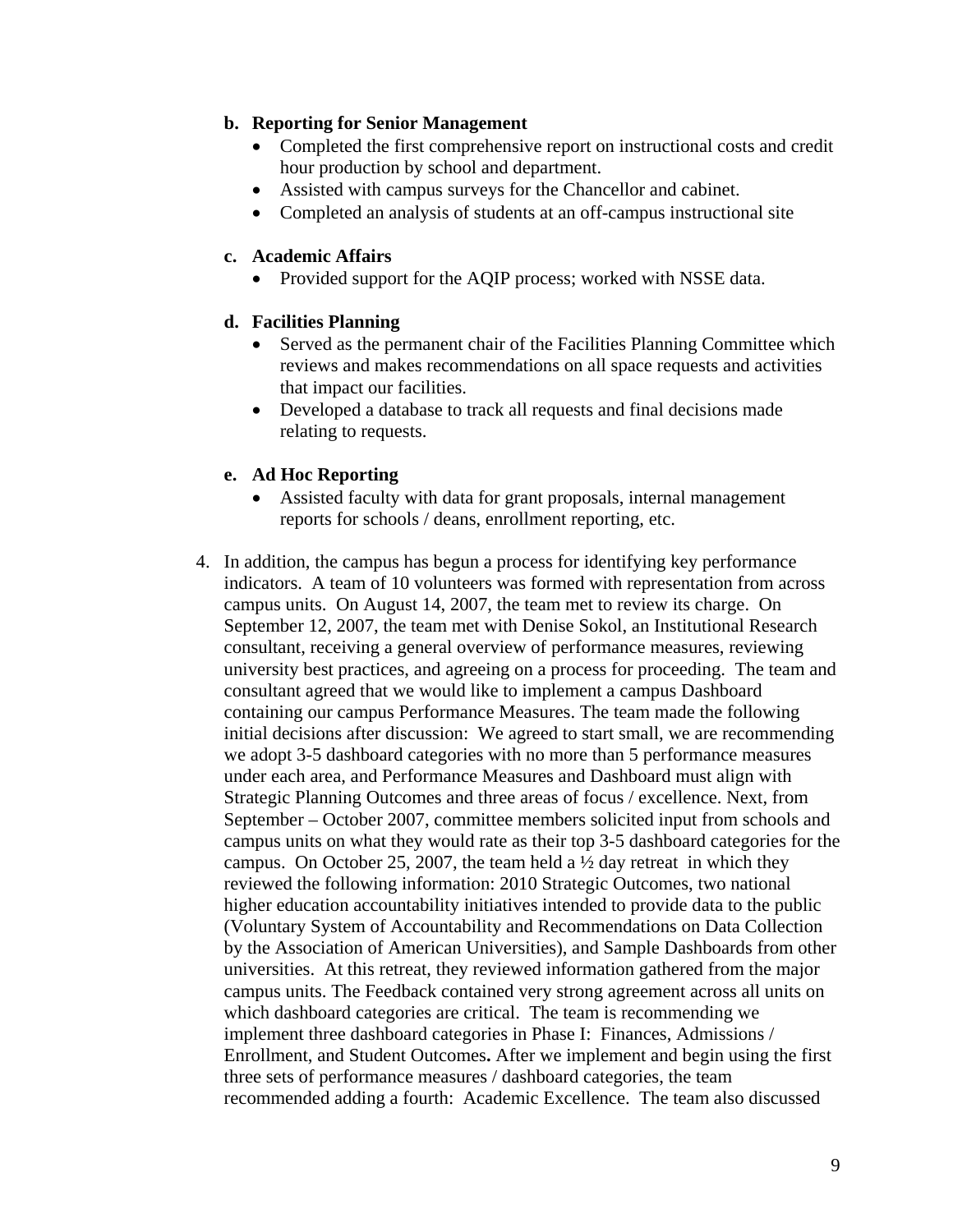potential measures that would support each category and presented these initial recommendations to the Strategic Planning Team (November 2007). The teem met in January 2008 to recommend potential measures for each dashboard category.

5. The SPT "commissioned" a number of individuals to undertake a SWOT analysis of enrollment in response to statements by the IU President about the direction and size of our campus. This SWOT analysis was presented at the May 2007 SPT Retreat, and subsequent targets for improvement in enrollment were identified based on the data collected for this analysis. In terms of action based on those identified targets for improvement, the Chancellor has constituted a "Working Group on Enrollment" to examine issues of recruitment and retention of students.

## IV. Portfolio Revision

We will be posting our "living" Portfolio [a revised and expanded Portfolio that incorporates information (discussion and data) missing from the original Portfolio] on our AQIP website by February 1 as well. This expanded document and the increased evidence gathering comprised in it in conjunction with the various specific initiatives and Actions Projects form part of our response to the Feedback Report. The Portfolio is longer at this time than the prescribed length; however, our intention was to update and 'fatten' the document, condensing and re-solidifying it for our next required Portfolio.

### Highlighted Portfolio Changes

Category 1:

- Added a description of the General Education reform processes (1P6).
- Described the campus student learning outcome assessment efforts, including the development of the Assessment Plan (1P6 and 1P11-13).
- Included discussion of the trended NSSE data as a preliminary step toward data collection.

Category 2:

- Clarified the processes (2P1).
- Made corrections (2P2-2P5).
- Clarified the manner in which we target improvements (2I1-2).

### Category 3:

- Updated the P and R sections with new processes for determining stakeholder needs, particularly those of faculty and staff.
- Noted the hiring of IR Director and personnel in the Office of Advancement (leading to invigorated alumni and other external stakeholder outreach)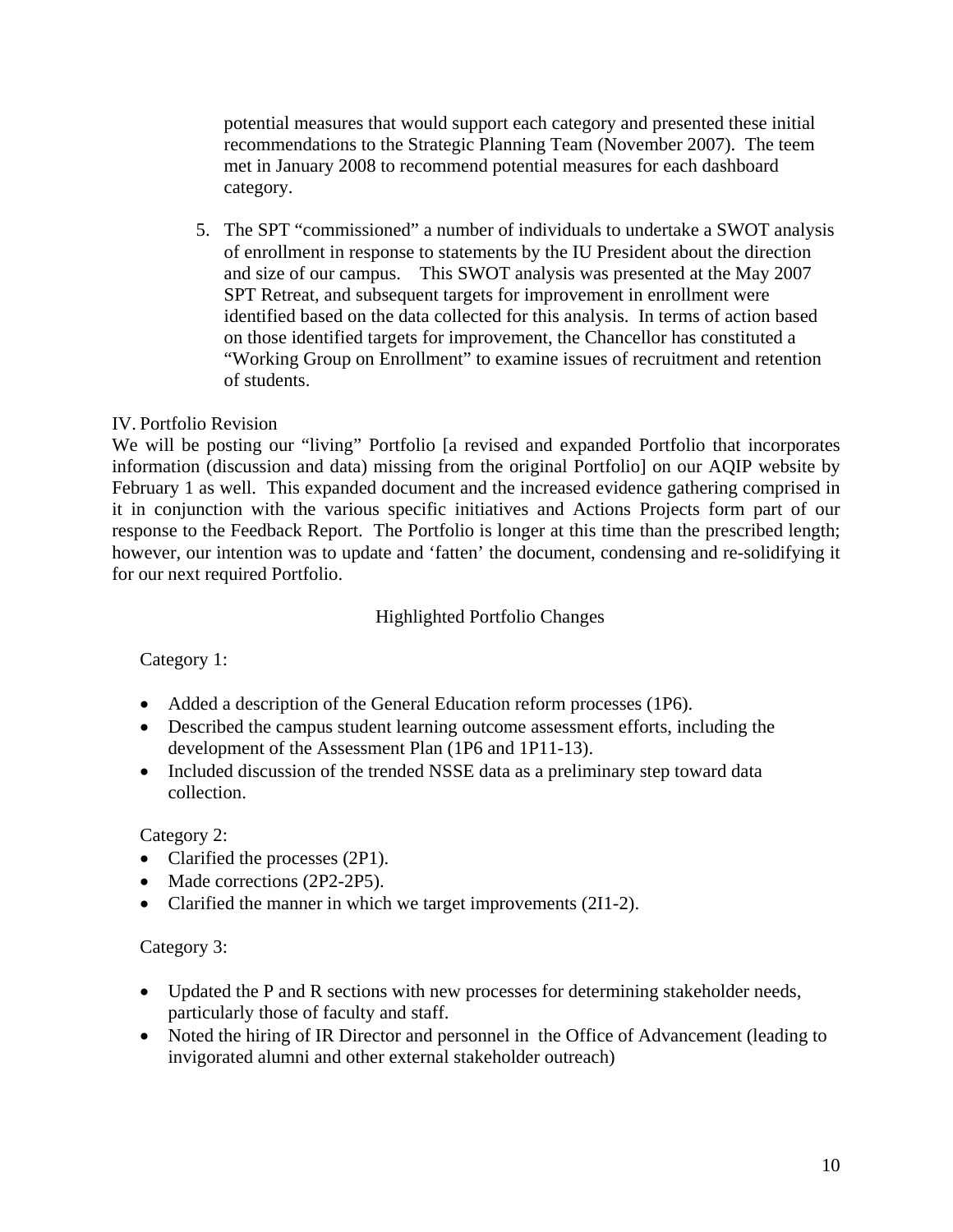Category 4:

- Included a description of the Campus Climate Survey process (4P8) and the resultant focus groups as well as the manner in which this overall process lead the campus to target particular improvements.
- Described improvements targeted, including town hall meetings and ECHO group.
- Described the Enhancing Minority Achievement initiative.

## Category 5:

• Updated 5P8 in terms of work related to succession planning (see also section III.B) above).

## Category 6:

• Completed large scale revision including numerous additions to describe processes and report results throughout the Category.

## Category 7:

• Revised to reflect the Action Projects described above (see section III.C.2-3).

# Category 8:

• Updated to reflect the relationship between SPT and Continuous Improvement (See also Section I and Section III.C.3 above).

# Category 9:

• Updated to reflect the new processes, initiatives, and results.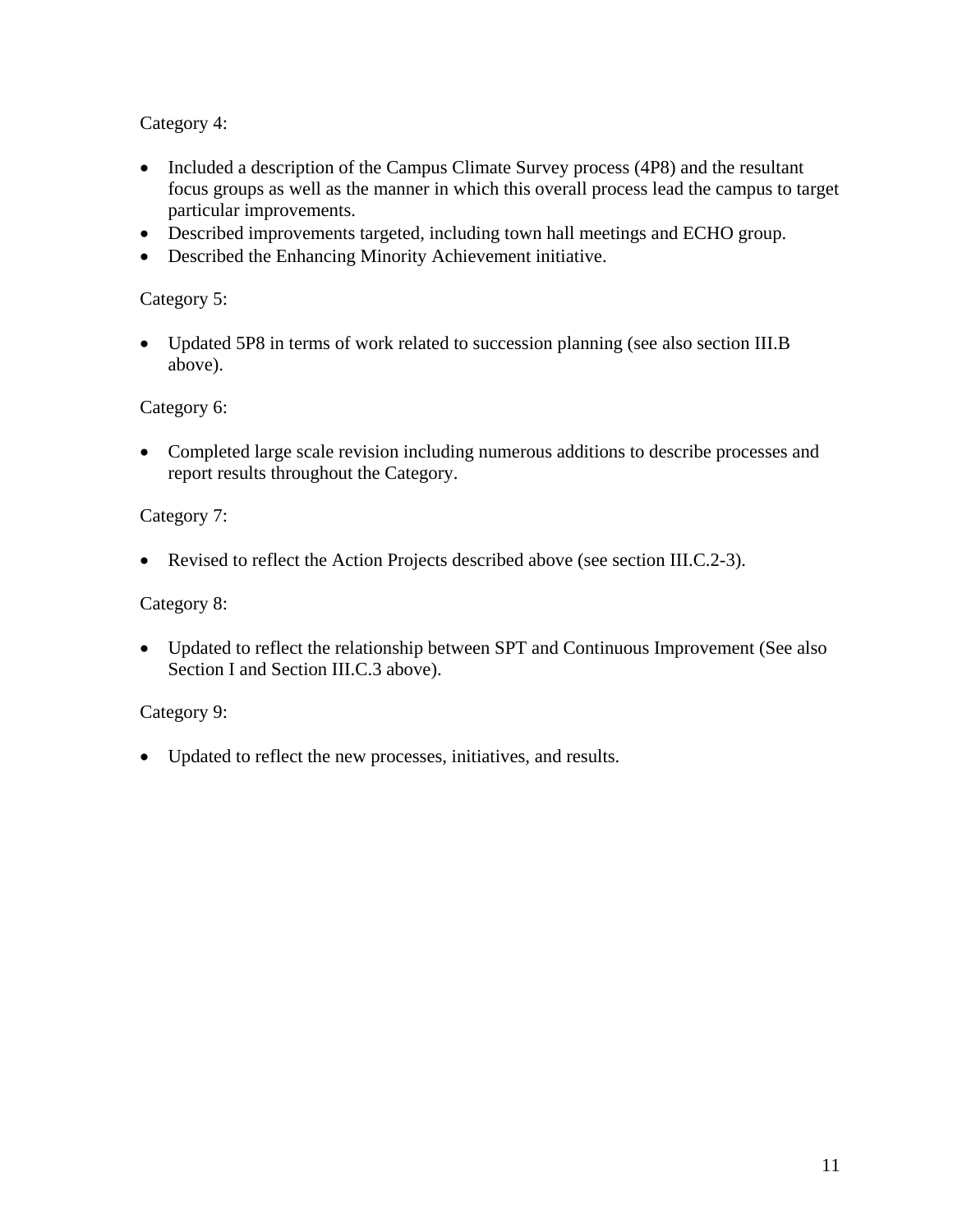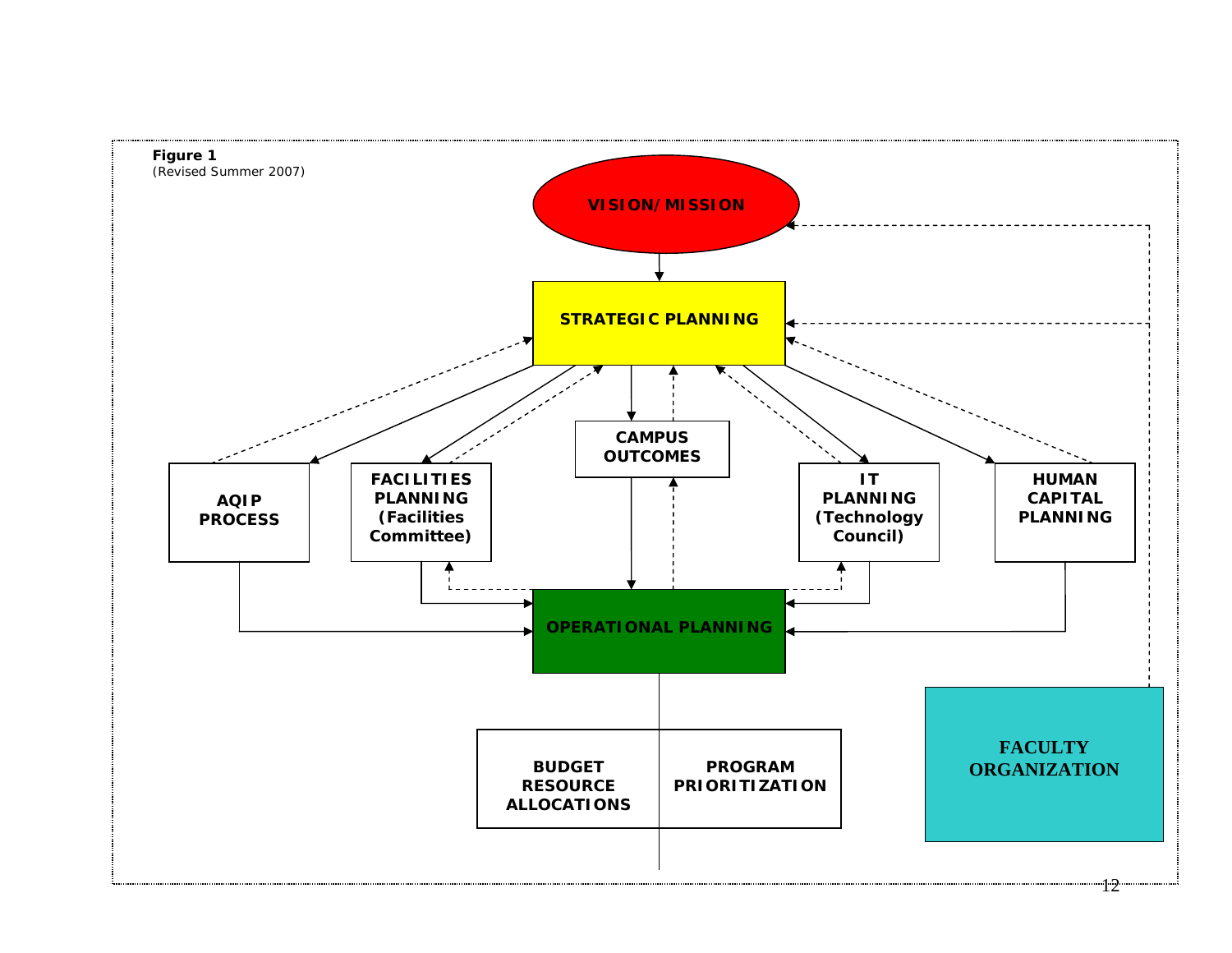#### **Structure for AQIP Category Working Groups**



### **Figure 2**